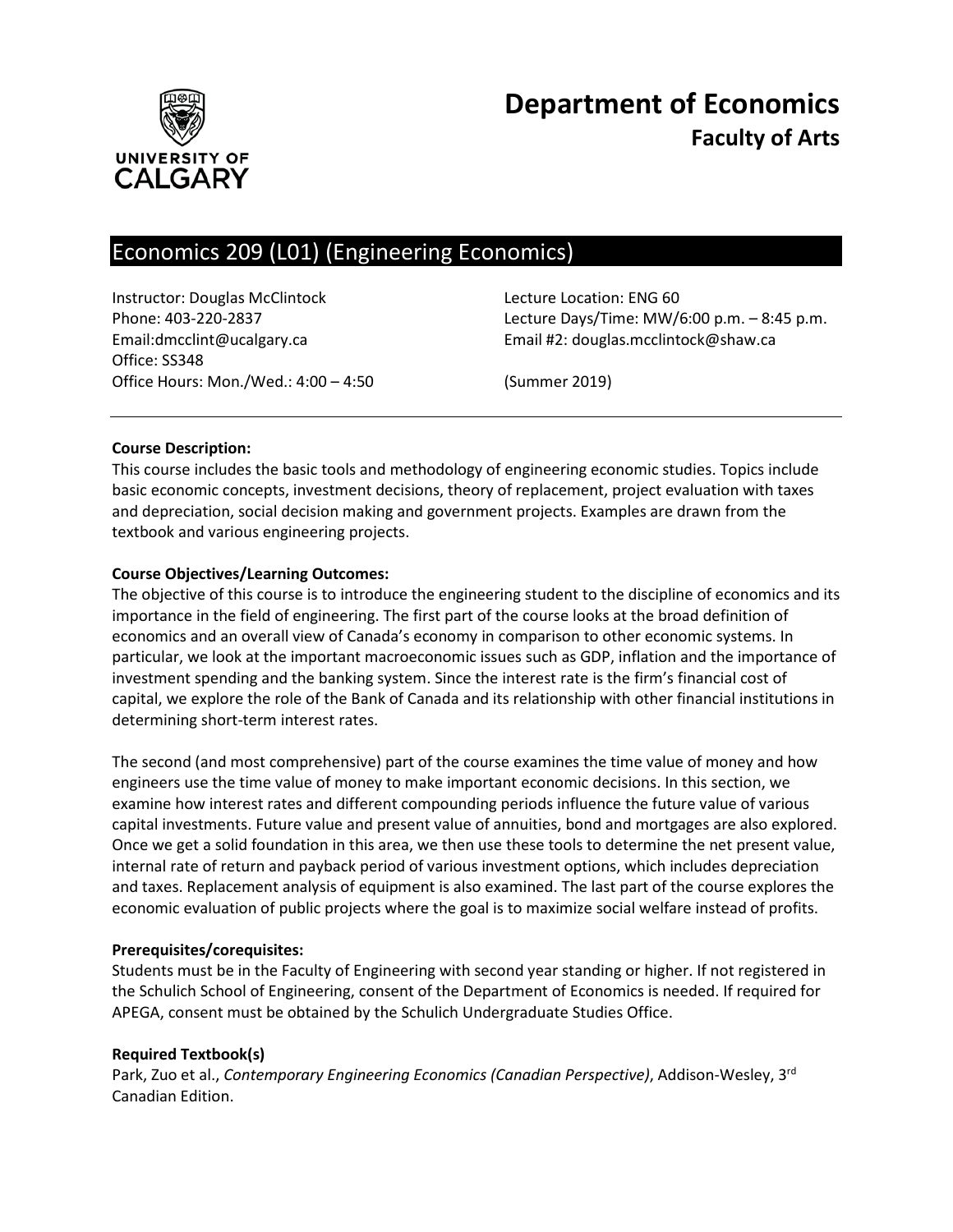#### **Reserved Readings**

Hubbard et al. *Macroeconomics.* Second Canadian Edition. Toronto: Pearson.

**Desire2Learn:** This course will make use of the Desire2Learn (D2L) platform. Students who are registered in the course can log on at [http://d2l.ucalgary.ca](http://d2l.ucalgary.ca/) through their student centre. Please note that D2L features a class e-mail list that may be used to distribute course-related information. These e-mails go to your University of Calgary e-mail addresses only.

#### **Tutorials**

The tutorials will be 50 minutes in duration and these tutorials will allow the student to work on problem sets and clarify various economic concepts. The starting date of the tutorials will be announced in class. Quizzes will be given during the first 25 minutes of the lecture.

#### **Course Requirements/Assessments:**

#### **Grade Determination and Final Examination Details:**

The basic lecture notes for Course Topics #1 and #2 (without graphs) will be provided on Desire2Learn. These notes are usually posted after the lecture so attendance to the lecture is important. Any graphs and additional notes that students may wish to take down can be added to the notes from Desire2Learn.

| <b>Midterm Examination</b>               | 1             | 30%  |
|------------------------------------------|---------------|------|
| (Monday July 29 <sup>th</sup> , 2019)    |               |      |
| Quizzes                                  | $\mathcal{P}$ | 20%  |
| Wed. July 17 <sup>th</sup> (10 percent)  |               |      |
| Wed. August 7 <sup>th</sup> (10 percent) |               |      |
| <b>Final Examination</b>                 | 1             | 50%  |
| Total                                    |               | 100% |

The official grading system will be used. See <http://www.ucalgary.ca/pubs/calendar/current/f-1-1.html>.

If a student's letter grade on the final exam exceeds their midterm(s) letter grade, the weight of the midterm(s) is (are) transferred to the final exam. The student must have written the midterm(s) or provided supporting documentation for the absence(s) such as a medical note or statutory declaration.

As per the Writing Across the Curriculum Statement in the Calendar, writing and grading thereof will be a factor in the evaluation of student work.

Any student work which remains undistributed after the last day of classes will be available to students through the instructor's office during the instructor's office hours.

The final examination will be comprehensive, scheduled by the Registrar, held in a classroom, and last 2 hours. If a student cannot write their final exam on the date assigned by the Registrar's Office, they need to apply for a deferred exam www.ucalgary.ca/registrar/exams/deferred final. Under no circumstance will this be accommodated by the Department.

Quizzes and exams will involve multiple choice questions. However, most of the quiz and exam questions will consist of problem sets.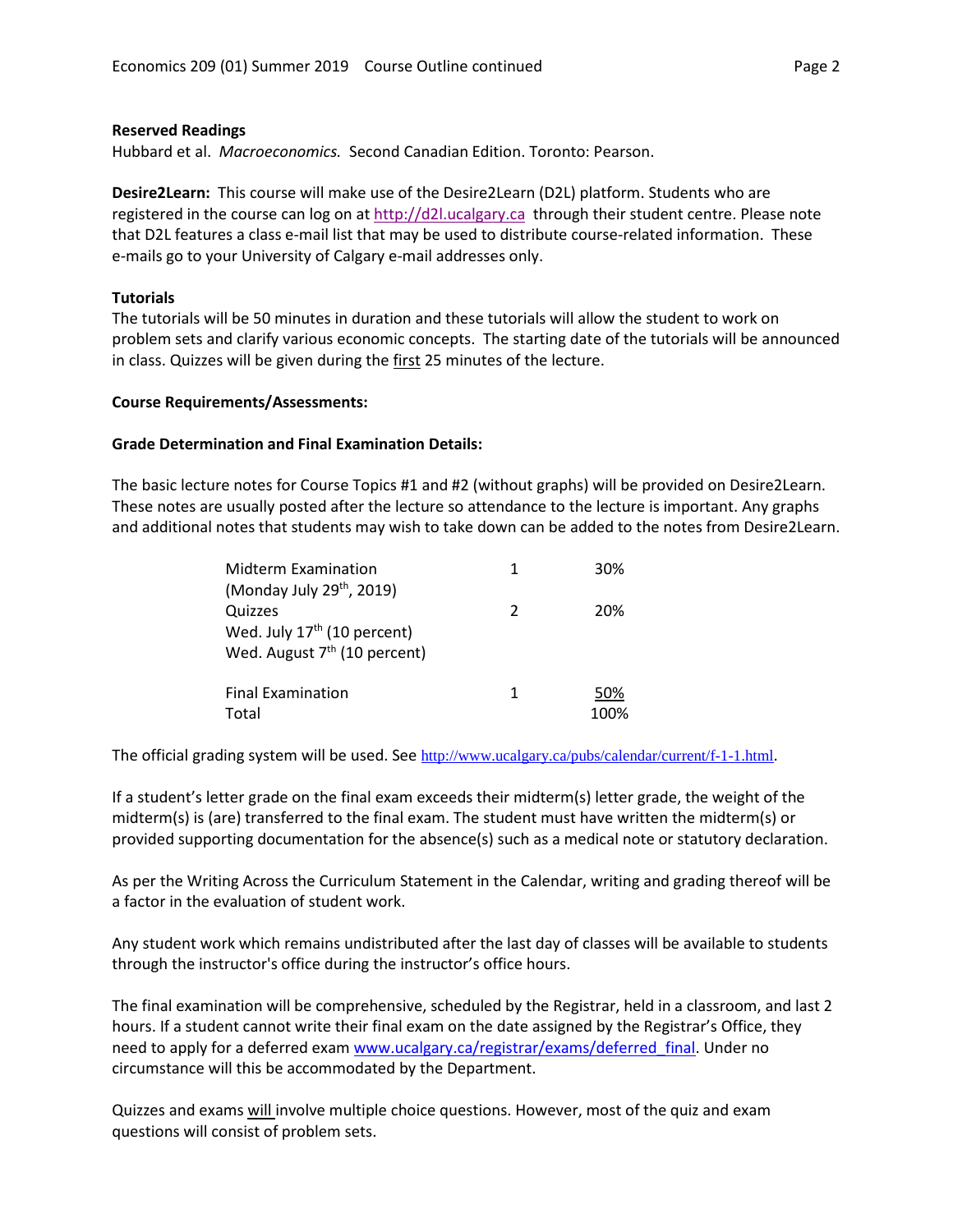THERE WILL BE NO MAKEUP OR DEFERRED QUIZZES/TESTS/EXAMS under any circumstances, nor may the quizzes/tests/exams be written early. Students unable to write the quizzes/tests/exams because of documented illness, family emergency, religious observance, or university-sanctioned event will have the weight shifted to the final examination; otherwise a grade of zero will be assigned.

## **Reappraisal of Grades**

**Reappraisal of Grades and Intellectual Honesty:** *For reappraisal of graded term work, see Calendar I.2* <http://www.ucalgary.ca/pubs/calendar/current/i-2.html>

*For reappraisal of final grade, see Calendar I.3* <http://www.ucalgary.ca/pubs/calendar/current/i-3.html>

*Statement of Intellectual Dishonesty, see Calendar K.4* <http://www.ucalgary.ca/pubs/calendar/current/k-4.html>

*Plagiarism and Other Academic Misconduct, , see Calendar K.5* <http://www.ucalgary.ca/pubs/calendar/current/k-5.html>

#### **Academic Accommodations:**

The student accommodation policy can be found at: [ucalgary.ca/access/accommodations/policy.](http://www.ucalgary.ca/access/accommodations/policy)

Students needing an accommodation because of a disability or medical condition should communicate this need to Student Accessibility Services in accordance with the Procedure for Accommodations for Students with Disabilities [ucalgary.ca/policies/files/policies/student-accommodation-policy.](http://www.ucalgary.ca/policies/files/policies/student-accommodation-policy.pdf)

Students needing an Accommodation based on a Protected Ground other than disability should communicate this need, preferably in writing, to the course instructor.

| Date                                                              |                                                    |
|-------------------------------------------------------------------|----------------------------------------------------|
| Wed. July 3rd                                                     | Lectures begins for us                             |
| Mon. July 8 <sup>th</sup>                                         | Last day to drop a class with no financial penalty |
| Wed. July 17th                                                    | Quiz #1                                            |
| Mon. July 29th                                                    | Midterm exam                                       |
| Monday August 5 <sup>th</sup>                                     | Heritage Day (no class)                            |
| Wed. August 7 <sup>th</sup>                                       | Quiz #2                                            |
| Tuesday August 13th                                               | Summer classes end                                 |
| Thurs. August 15 <sup>th</sup> to Mon. August<br>19 <sup>th</sup> | Final exam period for summer courses               |

## **Important Dates:**

For a full list of important dates, please check: <http://www.ucalgary.ca/pubs/calendar/current/academic-schedule.html>